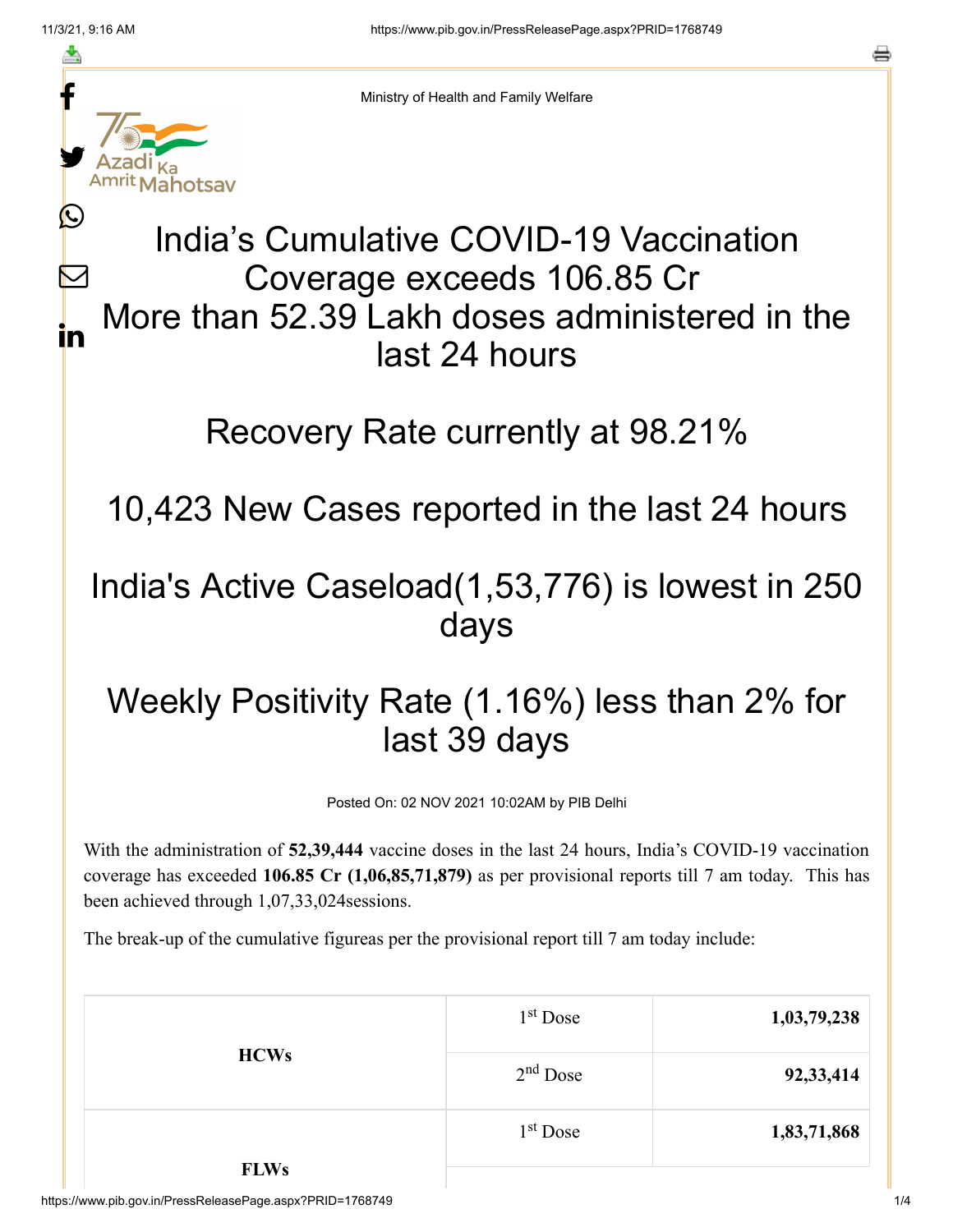| f          |                       | $2nd$ Dose           | 1,59,56,217    |
|------------|-----------------------|----------------------|----------------|
|            | 1 <sup>st</sup> Dose  | 42,04,89,326         |                |
|            | Age Group 18-44 years | $2nd$ Dose           | 14,45,67,423   |
| $\bigcirc$ |                       | 1 <sup>st</sup> Dose | 17,53,42,269   |
|            | Age Group 45-59 years | $2nd$ Dose           | 9,71,44,220    |
| in         |                       | 1 <sup>st</sup> Dose | 11,00,17,665   |
|            | Over 60 years         | $2nd$ Dose           | 6,70,70,239    |
|            | <b>Total</b>          |                      | 1,06,85,71,879 |

The recovery of **15,021**patients in the last 24 hours has increased the cumulative tally of recovered patients (since the beginning of the pandemic) to **3,36,83,581.**





Sustained and collaborative efforts by the Centre and the States/UTs continue the trend of less than 50,000 Daily New Cases that is being reported for 128 consecutive days now.

**10,423 new cases** were reported in the last 24 hours.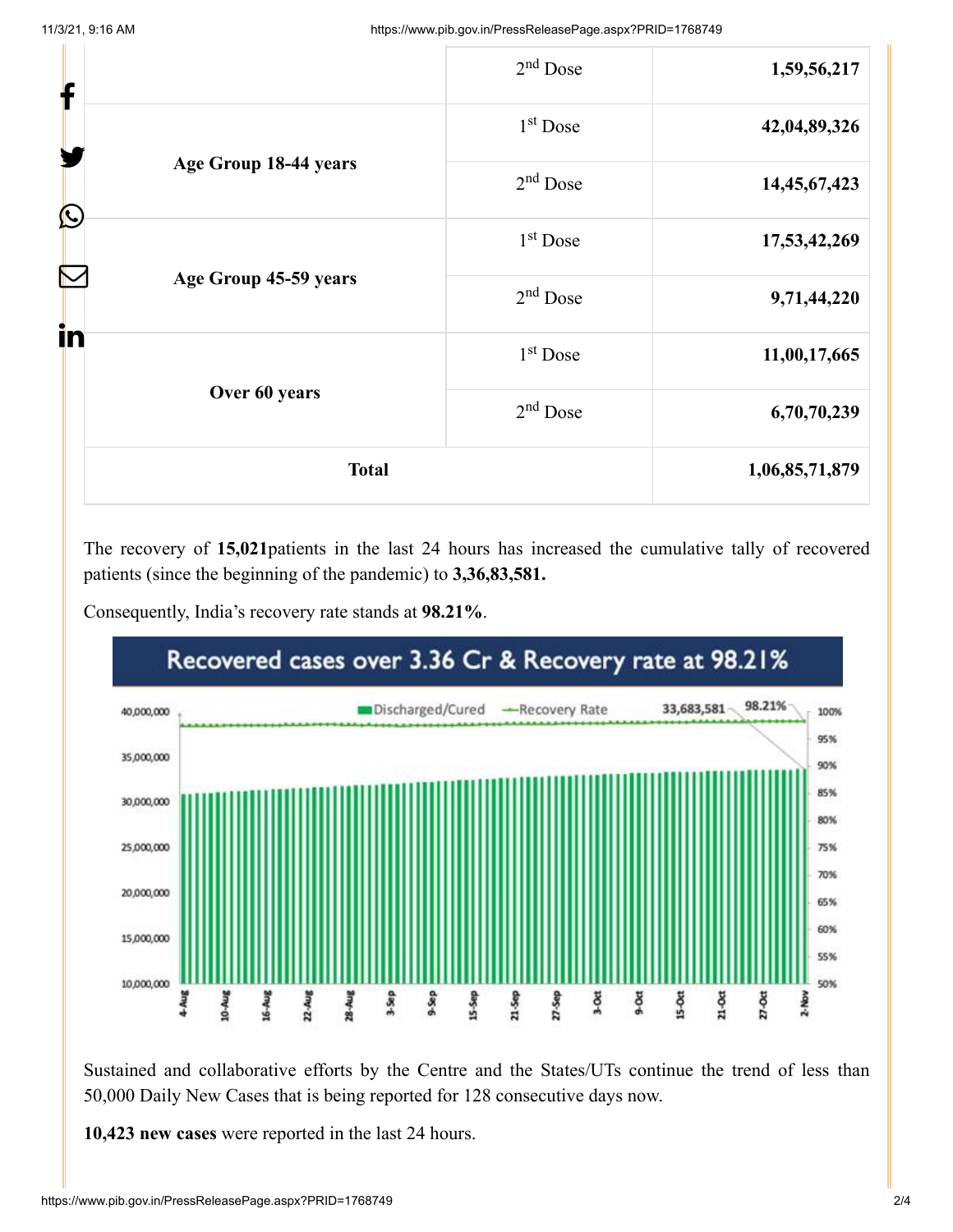11/3/21, 9:16 AM https://www.pib.gov.in/PressReleasePage.aspx?PRID=1768749



The Active Caseload is presently at **1,53,776 is lowest in 250 days.**Active cases presently constitute **0.45%** of the country's total Positive Cases, which **is lowest since March 2020.**



The testing capacity across the country continues to be expanded. The last 24 hours saw a total of

10,09,045tests being conducted. India has so far conducted over **61.02 Cr (61,02,10,339**) cumulative tests.

While testing capacity has been enhanced across the country, **Weekly Positivity Rate at 1.16% remains less than 2% for the last 39 days now.** The **Daily Positivity rate reported to be1.03%.** The daily Positivity rate has remained below2% for last 29 days and below 3% for 64 consecutive days now.